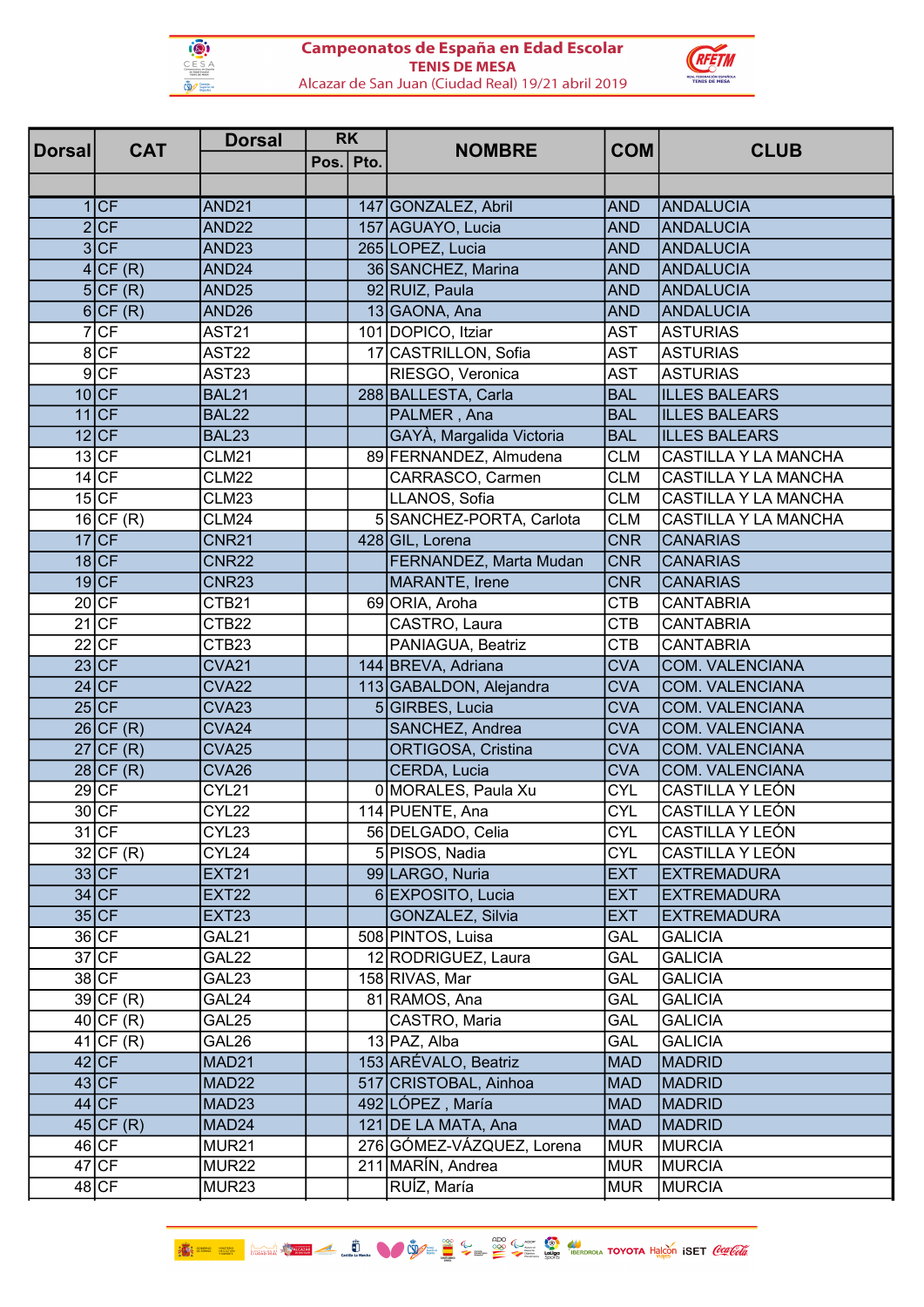



| <b>Dorsall</b> | <b>RK</b><br><b>Dorsal</b><br><b>CAT</b> |                   | <b>NOMBRE</b> | <b>COM</b>                  | <b>CLUB</b> |                        |
|----------------|------------------------------------------|-------------------|---------------|-----------------------------|-------------|------------------------|
|                |                                          |                   | Pos. Pto.     |                             |             |                        |
|                |                                          |                   |               |                             |             |                        |
|                | $49$ CF (R)                              | MUR <sub>24</sub> |               | 63 TORRES, Ana              | <b>MUR</b>  | <b>MURCIA</b>          |
|                | $50$ CF (R)                              | MUR <sub>25</sub> |               | ALARCÓN, Candela            | <b>MUR</b>  | <b>MURCIA</b>          |
|                | $51$ CF                                  | PVS <sub>21</sub> |               | 367 GARCIA, June            | <b>PVS</b>  | PAIS VASCO             |
|                | $52$ CF                                  | <b>PVS22</b>      |               | 79 MARTINEZ, Sara           | <b>PVS</b>  | <b>PAIS VASCO</b>      |
|                | $53$ CF                                  | <b>PVS23</b>      |               | 10 GARCIA, Maialen          | <b>PVS</b>  | <b>PAIS VASCO</b>      |
|                | $54$ CM                                  | AND <sub>11</sub> |               | 9 NAVARRO, Pedro            | <b>AND</b>  | <b>ANDALUCIA</b>       |
|                | $55$ CM                                  | AND <sub>12</sub> |               | 11 FLORES, Raul             | <b>AND</b>  | <b>ANDALUCIA</b>       |
|                | 56 CM                                    | AND <sub>13</sub> |               | 280 RECHE, Salvador         | <b>AND</b>  | ANDALUCIA              |
|                | $57$ CM $(R)$                            | AND <sub>14</sub> |               | 20 DELGADO, Alberto         | <b>AND</b>  | <b>ANDALUCIA</b>       |
|                | $58$ CM $(R)$                            | AND <sub>15</sub> |               | 77 CABEZAS, Jose Manuel     | <b>AND</b>  | <b>ANDALUCIA</b>       |
|                | $59$ CM $(R)$                            | AND <sub>16</sub> |               | PUERTAS, David              | <b>AND</b>  | <b>ANDALUCIA</b>       |
|                | $60$ CM                                  | ARA11             |               | 245 LA ROSA, Mauricio       | <b>ARA</b>  | <b>ARAGON</b>          |
|                | $61$ CM                                  | ARA12             |               | 49 REY, Marco               | <b>ARA</b>  | <b>ARAGON</b>          |
|                | $62$ CM                                  | ARA13             |               | GRILLÉ, Oscar               | <b>ARA</b>  | <b>ARAGON</b>          |
|                | $63$ CM                                  | AST11             |               | 6 ENCINAS, Xuan Lluis       | <b>AST</b>  | <b>ASTURIAS</b>        |
|                | $64$ CM                                  | <b>AST12</b>      |               | RODRIGUEZ, Ruben            | <b>AST</b>  | <b>ASTURIAS</b>        |
|                | 65 CM                                    | AST <sub>13</sub> |               | SUAREZ, Sergio              | <b>AST</b>  | <b>ASTURIAS</b>        |
|                | $66$ CM                                  | BAL11             |               | 286 RODRIGUEZ, Enrique      | <b>BAL</b>  | <b>ILLES BALEARS</b>   |
|                | $67$ CM                                  | <b>BAL12</b>      |               | 210 DE OLEZA, Gabriel       | <b>BAL</b>  | <b>ILLES BALEARS</b>   |
|                | $68$ CM                                  | <b>BAL13</b>      |               | 7 PUERTA, Hector            | <b>BAL</b>  | <b>ILLES BALEARS</b>   |
|                | $69$ CM                                  | CLM11             |               | 8 LOPEZ, Alejandro          | <b>CLM</b>  | CASTILLA Y LA MANCHA   |
|                | 70 CM                                    | <b>CLM12</b>      |               | 7 FRANCES, Roberto          | <b>CLM</b>  | CASTILLA Y LA MANCHA   |
|                | $71$ CM                                  | CLM13             |               | FERNANDEZ, Mario            | <b>CLM</b>  | CASTILLA Y LA MANCHA   |
|                | $72$ CM $(R)$                            | CLM14             |               | SAEZ, Samuel                | <b>CLM</b>  | CASTILLA Y LA MANCHA   |
|                | $73$ CM                                  | <b>CNR11</b>      |               | <b>BUCH, Oliver Philipp</b> | <b>CNR</b>  | <b>CANARIAS</b>        |
|                | $74$ CM                                  | <b>CNR12</b>      |               | MARTIN, Miguel              | <b>CNR</b>  | <b>CANARIAS</b>        |
|                | $75$ CM                                  | CNR13             |               | HERNANDEZ, Pablo            | <b>CNR</b>  | <b>CANARIAS</b>        |
|                | 76 CM                                    | CTB11             |               | 169 RODRIGUEZ, Angel        | <b>CTB</b>  | <b>CANTABRIA</b>       |
|                | 77 CM                                    | CTB12             |               | 9 FERNANDEZ, Pedro          | <b>CTB</b>  | <b>CANTABRIA</b>       |
|                | 78 <sub>ICM</sub>                        | CTB <sub>13</sub> |               | 6 MARTINEZ, Andres          | <b>CTB</b>  | <b>CANTABRIA</b>       |
|                | $79$ CM                                  | CVA11             |               | 154 GUILLOT, Jose Carlos    | <b>CVA</b>  | <b>COM. VALENCIANA</b> |
|                | $80$ CM                                  | CVA <sub>12</sub> |               | 455 POMARES, Alberto        | <b>CVA</b>  | <b>COM. VALENCIANA</b> |
|                | $81$ CM                                  | CVA <sub>13</sub> |               | 317 GOMEZ, Sergi            | <b>CVA</b>  | <b>COM. VALENCIANA</b> |
|                | $82$ CM $(R)$                            | CVA14             |               | MARTIN, Ivan                | <b>CVA</b>  | <b>COM. VALENCIANA</b> |
|                | $83$ CM $(R)$                            | CVA <sub>15</sub> |               | 19 OLAYA, Angel             | <b>CVA</b>  | <b>COM. VALENCIANA</b> |
|                | $84$ CM $(R)$                            | CVA16             |               | 632 LILLO, Diego            | <b>CVA</b>  | <b>COM. VALENCIANA</b> |
|                | 85 CM                                    | CYL11             |               | 97 MARTIN, Javier           | <b>CYL</b>  | CASTILLA Y LEÓN        |
|                | 86 CM                                    | CYL12             |               | 6 MARTIN, Francisco         | <b>CYL</b>  | CASTILLA Y LEÓN        |
|                | 87 CM                                    | CYL <sub>13</sub> |               | 6 GARCIA, Enrique           | <b>CYL</b>  | CASTILLA Y LEÓN        |
|                | $88$ CM                                  | <b>EXT11</b>      |               | 111 FERNANDEZ, Alvaro       | <b>EXT</b>  | <b>EXTREMADURA</b>     |
|                | 89 CM                                    | <b>EXT12</b>      |               | 6 NUÑEZ, Jesus              | <b>EXT</b>  | <b>EXTREMADURA</b>     |
|                | $90$ CM                                  | <b>EXT13</b>      |               | 13 LANCHARRO, Miguel        | <b>EXT</b>  | <b>EXTREMADURA</b>     |
|                | $91$ CM                                  | GAL11             |               | 73 VARELA, Diego            | GAL         | <b>GALICIA</b>         |
|                | $92$ CM                                  | GAL12             |               | 9 CASTRO, Pedro             | GAL         | <b>GALICIA</b>         |
|                | 93 CM                                    | GAL13             |               | 85 FERNANDEZ, Martin        | GAL         | <b>GALICIA</b>         |
|                | $94$ CM $(R)$                            | GAL <sub>14</sub> |               | 8 FERNANDEZ, Pablo          | GAL         | <b>GALICIA</b>         |
|                | 95 CM(R)                                 | GAL <sub>15</sub> |               | GARCIA, Mario               | <b>GAL</b>  | <b>GALICIA</b>         |
|                | $96$ CM $(R)$                            | GAL <sub>16</sub> |               | SAURA, Raul                 | GAL         | <b>GALICIA</b>         |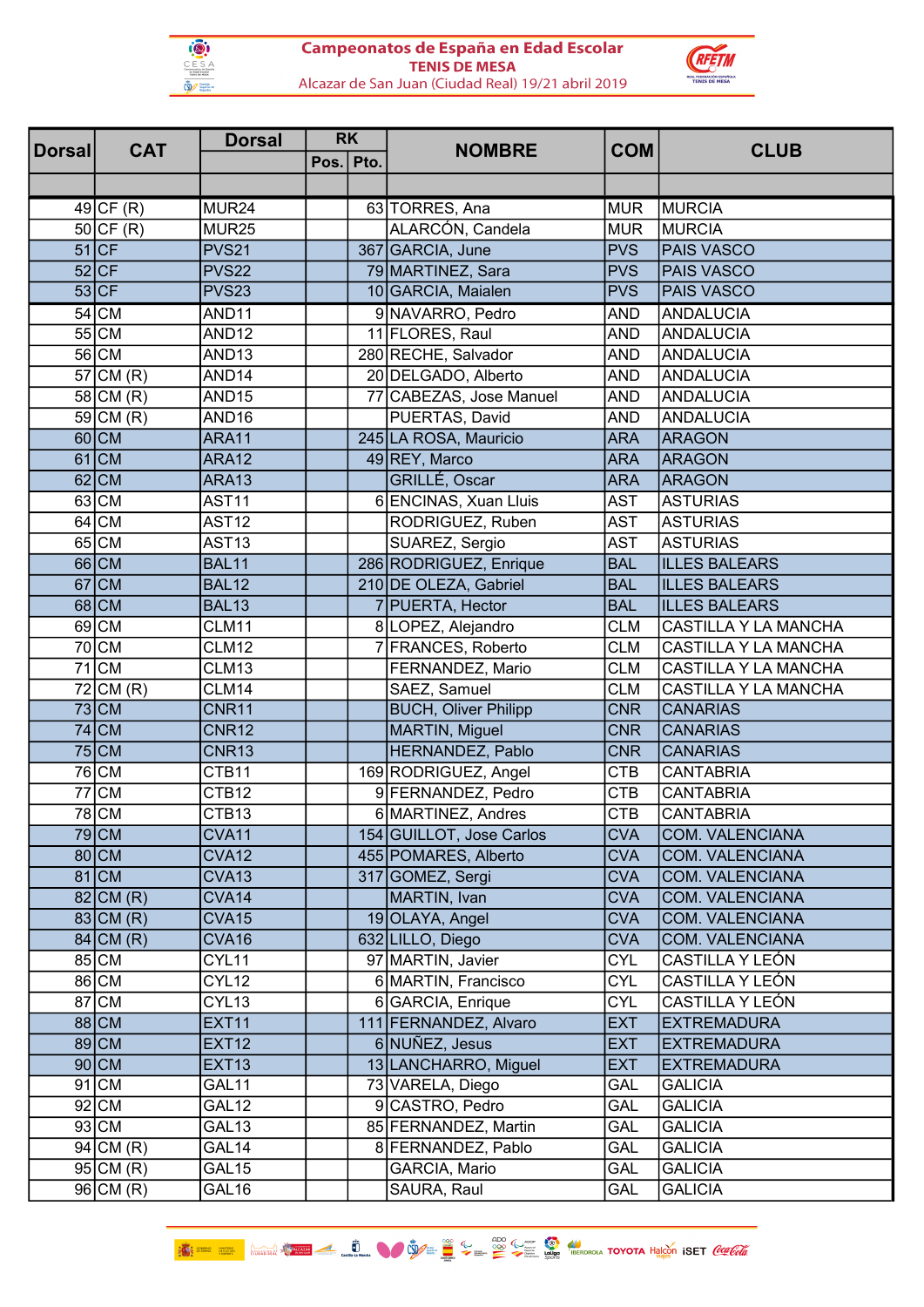



|                | <b>CAT</b>              | <b>Dorsal</b>     | <b>RK</b> | <b>NOMBRE</b>                 | <b>COM</b> | <b>CLUB</b>            |
|----------------|-------------------------|-------------------|-----------|-------------------------------|------------|------------------------|
| <b>Dorsall</b> |                         |                   | Pos. Pto. |                               |            |                        |
|                |                         |                   |           |                               |            |                        |
|                | $97$ CM                 | LRJ11             |           | SANTESTEBAN, Javier           | <b>LRJ</b> | <b>LA RIOJA</b>        |
|                | $98$ CM                 | LRJ12             |           | LEON, Guillermo               | <b>LRJ</b> | <b>LA RIOJA</b>        |
|                | $99$ CM                 | LRJ13             |           | RUIZ, Jorge                   | <b>LRJ</b> | <b>LA RIOJA</b>        |
|                | $100$ CM $(R)$          | LRJ14             |           | CELORRIO, Borja               | <b>LRJ</b> | <b>LA RIOJA</b>        |
|                | $101$ CM (R)            | <b>LRJ15</b>      |           | LOPEZ, Javier                 | <b>LRJ</b> | <b>LA RIOJA</b>        |
|                | $102$ CM                | MAD11             |           | 127 RIVERO, Sergio            | <b>MAD</b> | <b>MADRID</b>          |
|                | $103$ CM                | MAD <sub>12</sub> |           | 254 LÓPEZ, Alberto            | <b>MAD</b> | <b>MADRID</b>          |
|                | $104$ CM                | MAD <sub>13</sub> |           | 87 CONTRERAS, Aitor           | <b>MAD</b> | <b>MADRID</b>          |
|                | $105$ CM (R)            | MAD <sub>14</sub> |           | 85 ELVIRA, Pablo              | <b>MAD</b> | <b>MADRID</b>          |
|                | $106$ CM                | MUR <sub>11</sub> |           | 14 LIMONTA, Enrique           | <b>MUR</b> | MURCIA                 |
|                | $107$ CM                | MUR <sub>12</sub> |           | 259 LÓPEZ, Juan Francisco     | <b>MUR</b> | MURCIA                 |
|                | $108$ CM                | MUR <sub>13</sub> |           | 14 IBARRA, Alberto Jesús      | <b>MUR</b> | MURCIA                 |
|                | $109$ CM (R)            | MUR <sub>14</sub> |           | 6 BELMONTE, David             | <b>MUR</b> | <b>MURCIA</b>          |
|                | $110$ CM (R)            | MUR <sub>15</sub> |           | MANZANARES, Juan Francisc MUR |            | <b>MURCIA</b>          |
|                | $111$ CM (R)            | MUR <sub>16</sub> |           | 7 LÓPEZ-CORTIJO, Pablo        | <b>MUR</b> | MURCIA                 |
|                | $112$ CM                | NAV11             |           | SANCHEZ, Abel                 | <b>NAV</b> | <b>NAVARRA</b>         |
|                | $113$ CM                | <b>NAV12</b>      |           | ELIZARI, Hugo                 | <b>NAV</b> | <b>NAVARRA</b>         |
|                | $114$ CM                | <b>NAV13</b>      |           | MARRO, Ander                  | <b>NAV</b> | <b>NAVARRA</b>         |
|                | $115$ CM (R)            | NAV <sub>14</sub> |           | IRISARRI, Oier                | <b>NAV</b> | <b>NAVARRA</b>         |
|                | 116 $CM (R)$            | <b>NAV15</b>      |           | FUNCIA, Nicolás               | <b>NAV</b> | <b>NAVARRA</b>         |
|                | $117$ CM                | PVS <sub>11</sub> |           | 474 CEPAS, Ander              | <b>PVS</b> | PAIS VASCO             |
|                | $118$ CM                | <b>PVS12</b>      |           | 95 MARTÍNEZ, Iker             | <b>PVS</b> | <b>PAIS VASCO</b>      |
|                | $119$ CM                | <b>PVS13</b>      |           | 86 ANGULO, Mikel              | <b>PVS</b> | PAIS VASCO             |
| $120$ IF       |                         | AND41             |           | 268 CAYUELA, Mercedes         | <b>AND</b> | <b>ANDALUCIA</b>       |
| $121$  IF      |                         | AND42             |           | 225 PRIETO, Cristina          | <b>AND</b> | <b>ANDALUCIA</b>       |
| $122$  IF      |                         | AND43             |           | 507 VEGA, Eva                 | <b>AND</b> | <b>ANDALUCIA</b>       |
|                | 123 IF(R)               | AND44             |           | CARMONA, Nerea                | <b>AND</b> | <b>ANDALUCIA</b>       |
|                | $\overline{124}$ IF (R) | AND45             |           | IZQUIERDO, Julia              | <b>AND</b> | <b>ANDALUCIA</b>       |
| $125$  IF      |                         | <b>AST41</b>      |           | 319 SANCHEZ, Carla            | <b>AST</b> | <b>ASTURIAS</b>        |
| $126$  IF      |                         | AST42             |           | 85 CASTAEDO, Alba             | <b>AST</b> | <b>ASTURIAS</b>        |
| $127$  IF      |                         | AST43             |           | 99 CALLE, Maria Del Carmen    | <b>AST</b> | <b>ASTURIAS</b>        |
| $128$ IF       |                         | <b>CLM41</b>      |           | 512 ORTEGA, Marta             | <b>CLM</b> | CASTILLA Y LA MANCHA   |
| $129$ IF       |                         | CLM42             |           | 124 ACERA, Elena              | <b>CLM</b> | CASTILLA Y LA MANCHA   |
| 130 IF         |                         | CLM43             |           | CARRASCO, Laura Angela        | <b>CLM</b> | CASTILLA Y LA MANCHA   |
|                | $\overline{131 IF(R)}$  | CLM44             |           | 122 PEREZ, Ines               | <b>CLM</b> | CASTILLA Y LA MANCHA   |
| $132$  IF      |                         | CNR41             |           | SAAVEDRA, Elena Dian          | <b>CNR</b> | <b>CANARIAS</b>        |
| $133$ IF       |                         | CNR42             |           | BARRIGA, Marianyela Yurikar   | <b>CNR</b> | <b>CANARIAS</b>        |
| $134$  IF      |                         | CNR43             |           | 381 TRIANA, Amalia            | <b>CNR</b> | <b>CANARIAS</b>        |
| $135$  IF      |                         | CTB41             |           | FERNANDEZ, Nayara             | <b>CTB</b> | <b>CANTABRIA</b>       |
| $136$ IF       |                         | CTB42             |           | CRESPO, Rocio                 | <b>CTB</b> | <b>CANTABRIA</b>       |
| $137$  IF      |                         | CTB43             |           | ABIGAIL, Adriana              | <b>CTB</b> | <b>CANTABRIA</b>       |
| $138$  IF      |                         | CVA41             |           | 87 GARCIA, Alba               | <b>CVA</b> | <b>COM. VALENCIANA</b> |
| $139$ IF       |                         | CVA42             |           | 104 SANCHEZ, Irene            | <b>CVA</b> | <b>COM. VALENCIANA</b> |
| $140$ IF       |                         | CVA43             |           | 75 FERNANDEZ, Vanesa          | <b>CVA</b> | <b>COM. VALENCIANA</b> |
|                | 141 IF(R)               | CVA44             |           | CARRILLO, Diana               | <b>CVA</b> | <b>COM. VALENCIANA</b> |
|                | $142$  IF (R)           | CVA45             |           | ORTIGOSA, Cristina            | <b>CVA</b> | <b>COM. VALENCIANA</b> |
| $143$ IF       |                         | CYL41             |           | 40 TORIO, Patricia            | <b>CYL</b> | CASTILLA Y LEÓN        |
| $144$   $IF$   |                         | CYL42             |           | 239 GONZALEZ, Lucia           | <b>CYL</b> | CASTILLA Y LEÓN        |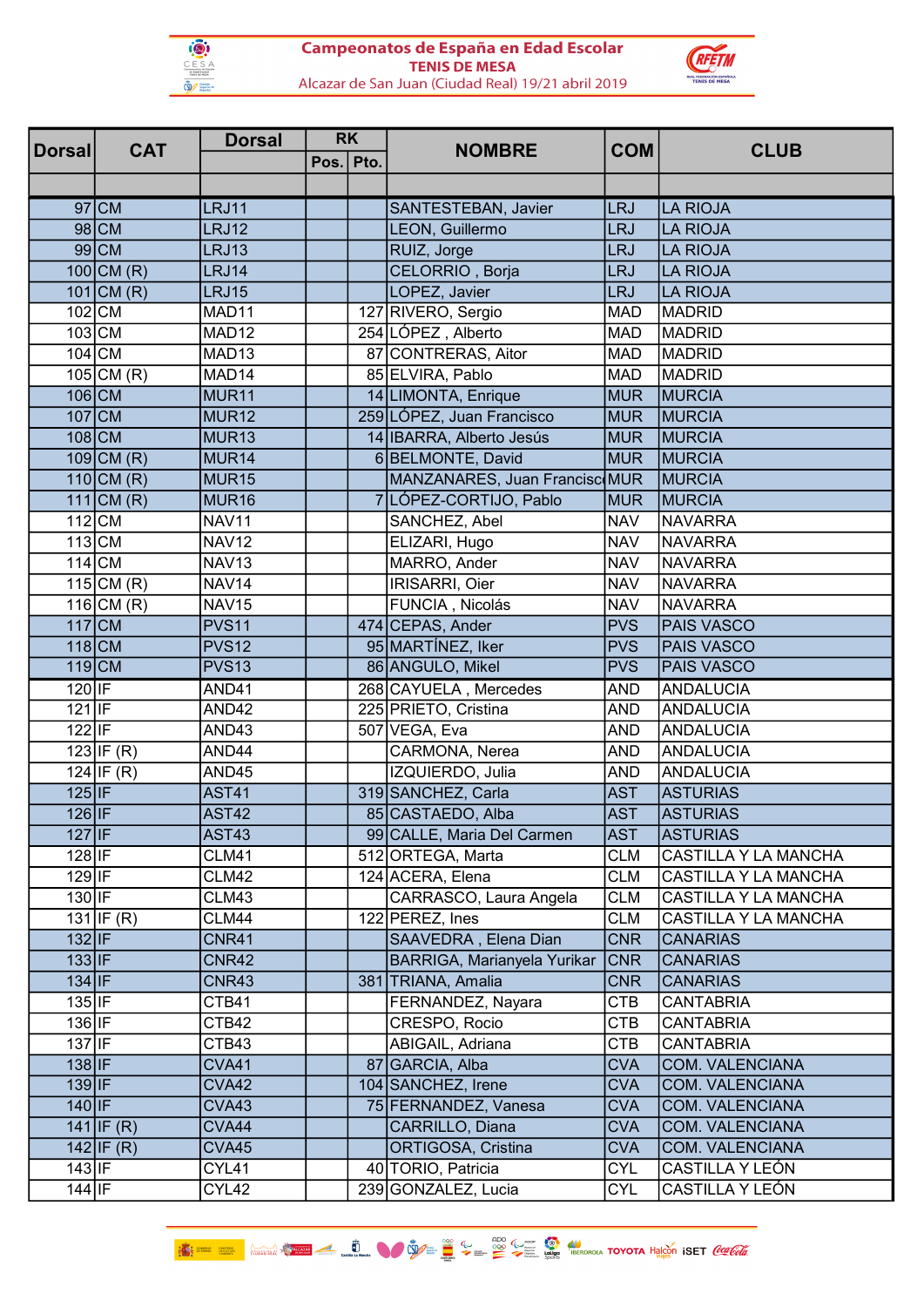



| <b>RK</b><br><b>Dorsal</b><br><b>CAT</b><br><b>Dorsal</b> |                    | <b>NOMBRE</b> | <b>COM</b>                   | <b>CLUB</b> |                        |  |
|-----------------------------------------------------------|--------------------|---------------|------------------------------|-------------|------------------------|--|
|                                                           |                    | Pos. Pto.     |                              |             |                        |  |
|                                                           |                    |               |                              |             |                        |  |
| $145$  IF                                                 | CYL43              |               | 126 MARTIN, Mara             | <b>CYL</b>  | CASTILLA Y LEÓN        |  |
| $146$ IF (R)                                              | $\overline{CYL45}$ |               | 41 MENDEZ, Maria             | <b>CYL</b>  | CASTILLA Y LEÓN        |  |
| $147$  IF                                                 | <b>EXT41</b>       |               | <b>BARRIENTOS, Andrea</b>    | <b>EXT</b>  | <b>EXTREMADURA</b>     |  |
| $148$ IF                                                  | <b>EXT42</b>       |               | DURAN, Lara                  | <b>EXT</b>  | <b>EXTREMADURA</b>     |  |
| $149$ IF                                                  | <b>EXT43</b>       |               | 119 FIFERE, Bianca           | <b>EXT</b>  | <b>EXTREMADURA</b>     |  |
| $150$  IF                                                 | GAL41              |               | 527 OTERO, Ana               | <b>GAL</b>  | <b>GALICIA</b>         |  |
| $151$ IF                                                  | GAL42              |               | 69 LOPEZ, Sabela             | <b>GAL</b>  | <b>GALICIA</b>         |  |
| $152$ IF                                                  | GAL43              |               | 420 COUCE, Sofia             | GAL         | <b>GALICIA</b>         |  |
| 153 IF(R)                                                 | GAL44              |               | 226 FORTE, Laura             | GAL         | <b>GALICIA</b>         |  |
| $154$ IF (R)                                              | GAL45              |               | 113 GARCIA, Mariña           | GAL         | <b>GALICIA</b>         |  |
| 155 IF(R)                                                 | GAL46              |               | 551 MONTERO, Candela         | GAL         | <b>GALICIA</b>         |  |
| $156$ IF                                                  | MAD41              |               | 300 RODRÍGUEZ, Ángela        | <b>MAD</b>  | <b>MADRID</b>          |  |
| $157$ IF                                                  | MAD42              |               | 131 ALIA, Maria              | <b>MAD</b>  | <b>MADRID</b>          |  |
| $158$  IF                                                 | MAD43              |               | 261 BENÍTEZ, Andrea          | <b>MAD</b>  | <b>MADRID</b>          |  |
| 159 IF(R)                                                 | MAD44              |               | 231 PIN, Noelia              | <b>MAD</b>  | <b>MADRID</b>          |  |
| 160 IF(R)                                                 | MAD45              |               | 206 TORRES, Carmen           | <b>MAD</b>  | <b>MADRID</b>          |  |
| $161$  IF                                                 | MUR41              |               | 75 GARCÍA, Ainara            | <b>MUR</b>  | <b>MURCIA</b>          |  |
| 162 IF                                                    | MUR42              |               | 69 PAREDES, Carla            | <b>MUR</b>  | <b>MURCIA</b>          |  |
| $163$ IF                                                  | MUR43              |               | 135 BALLESTEROS, Silvia      | <b>MUR</b>  | <b>MURCIA</b>          |  |
| $164$ IF $(R)$                                            | MUR44              |               | 63 TORRES, Ana               | <b>MUR</b>  | <b>MURCIA</b>          |  |
| $165$ IF                                                  | PVS41              |               | 107 FELIPE, Anne             | <b>PVS</b>  | <b>PAIS VASCO</b>      |  |
| 166 IF                                                    | <b>PVS42</b>       |               | 260 AIZPURUA, Nerea          | <b>PVS</b>  | <b>PAIS VASCO</b>      |  |
| $167$  IF                                                 | PVS43              |               | 95 ARTOLA, Irati             | <b>PVS</b>  | <b>PAIS VASCO</b>      |  |
| $168$  IM                                                 | AND31              |               | 112 CRESPO, Ludovico         | <b>AND</b>  | <b>ANDALUCIA</b>       |  |
| $169$  IM                                                 | AND32              |               | 318 RINCON, Alonso           | <b>AND</b>  | <b>ANDALUCIA</b>       |  |
| 170 IM                                                    | AND33              |               | 109 PARRIZAS, Manuel         | <b>AND</b>  | <b>ANDALUCIA</b>       |  |
| $171$ IM (R)                                              | AND34              |               | 9 LOPEZ, Sergio              | <b>AND</b>  | <b>ANDALUCIA</b>       |  |
| $172$ IM (R)                                              | AND35              |               | 505 RECHE, Martin            | <b>AND</b>  | <b>ANDALUCIA</b>       |  |
| $173$ IM                                                  | <b>ARA31</b>       |               | FRAGO, Diego                 | <b>ARA</b>  | <b>ARAGON</b>          |  |
| $174$  IM                                                 | ARA32              |               | 441 VIVO, Alejandro          | <b>ARA</b>  | <b>ARAGON</b>          |  |
| $175$  IM                                                 | ARA33              |               | 8 BORRA, Jorge               | <b>ARA</b>  | <b>ARAGON</b>          |  |
| 176 IM                                                    | AST31              |               | LOPEZ, Sergio                | <b>AST</b>  | <b>ASTURIAS</b>        |  |
| $177$  IM                                                 | AST32              |               | ORTIZ, Bruno                 | <b>AST</b>  | <b>ASTURIAS</b>        |  |
| $178$  IM                                                 | AST33              |               | GABRIEL, Alexandru           | <b>AST</b>  | <b>ASTURIAS</b>        |  |
| $179$  IM                                                 | <b>BAL31</b>       |               | 458 MARTIN, David            | <b>BAL</b>  | <b>ILLES BALEARS</b>   |  |
| $180$   IM                                                | <b>BAL32</b>       |               | MAS, Miguel                  | <b>BAL</b>  | <b>ILLES BALEARS</b>   |  |
| $181$   IM                                                | BAL33              |               | 8 LOBATO, Luis               | <b>BAL</b>  | <b>ILLES BALEARS</b>   |  |
| $182$  IM                                                 | CLM31              |               | 320 BOBO, Pablo              | <b>CLM</b>  | CASTILLA Y LA MANCHA   |  |
| $183$ IM                                                  | CLM32              |               | 53 GARCIA-MORENO, Jorge      | <b>CLM</b>  | CASTILLA Y LA MANCHA   |  |
| $184$ IM                                                  | CLM33              |               | CASTAÑEDA, Nil               | <b>CLM</b>  | CASTILLA Y LA MANCHA   |  |
| $185$  IM (R)                                             | CLM34              |               | <b>BORDALLO, Juan Manuel</b> | <b>CLM</b>  | CASTILLA Y LA MANCHA   |  |
| $186$  IM                                                 | <b>CNR31</b>       |               | 13 GARCIA, Javier Andres     | <b>CNR</b>  | <b>CANARIAS</b>        |  |
| $187$  IM                                                 | <b>CNR32</b>       |               | CABRERA, Julen               | <b>CNR</b>  | <b>CANARIAS</b>        |  |
| $188$  IM                                                 | <b>CNR33</b>       |               | <b>KHIANI, Sameer Anand</b>  | <b>CNR</b>  | <b>CANARIAS</b>        |  |
| $189$  IM                                                 | CTB31              |               | 89 GARCIA, Marcos            | <b>CTB</b>  | <b>CANTABRIA</b>       |  |
| $190$  IM                                                 | CTB32              |               | 103 QUEVEDO, Nico            | <b>CTB</b>  | <b>CANTABRIA</b>       |  |
| $191$ $ M$                                                | CTB33              |               | SANCHEZ, Adrian              | <b>CTB</b>  | <b>CANTABRIA</b>       |  |
| $192$  IM                                                 | CVA31              |               | 37 PUERTO, Hector            | <b>CVA</b>  | <b>COM. VALENCIANA</b> |  |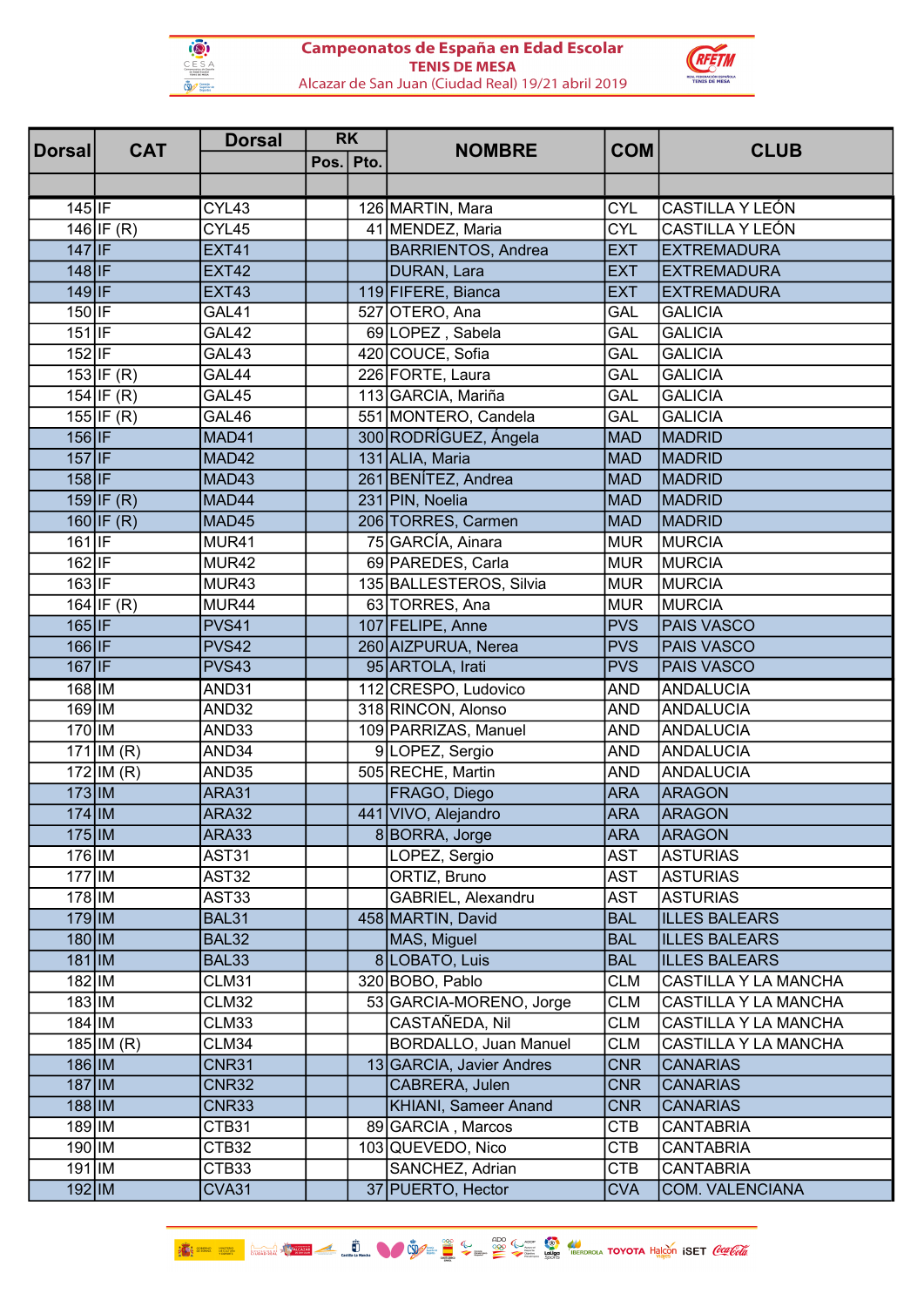



| Dorsal    |                         | <b>Dorsal</b><br><b>RK</b><br><b>CAT</b> |           | <b>NOMBRE</b>            | <b>COM</b> | <b>CLUB</b>            |  |
|-----------|-------------------------|------------------------------------------|-----------|--------------------------|------------|------------------------|--|
|           |                         |                                          | Pos. Pto. |                          |            |                        |  |
|           |                         |                                          |           |                          |            |                        |  |
| $193$ IM  |                         | <b>CVA32</b>                             |           | 9 MARTÍNEZ, Fernando     | <b>CVA</b> | <b>COM. VALENCIANA</b> |  |
| $194$ IM  |                         | CVA33                                    |           | 86 JORDA, Miguel         | <b>CVA</b> | <b>COM. VALENCIANA</b> |  |
|           | $195$  IM (R)           | CVA34                                    |           | 13 BONET, David          | <b>CVA</b> | <b>COM. VALENCIANA</b> |  |
|           | $196$   IM (R)          | CVA35                                    |           | 58 BORDALLO, Juan Manuel | <b>CVA</b> | <b>COM. VALENCIANA</b> |  |
|           | $197$ IM $(R)$          | CVA36                                    |           | GOMEZ, Augusto           | <b>CVA</b> | <b>COM. VALENCIANA</b> |  |
| 198 IM    |                         | CYL31                                    |           | 13 VILLANUEVA, David     | <b>CYL</b> | CASTILLA Y LEÓN        |  |
| 199 IM    |                         | CYL32                                    |           | 123 SAN MIGUEL, Marcos   | <b>CYL</b> | CASTILLA Y LEÓN        |  |
| 200 IM    |                         | CYL33                                    |           | 510 COLINA, Aitor        | <b>CYL</b> | CASTILLA Y LEÓN        |  |
|           | $201$ IM (R)            | CYL34                                    |           | 49 MARTIN, Alvar         | <b>CYL</b> | CASTILLA Y LEÓN        |  |
| 202 IM    |                         | <b>EXT31</b>                             |           | 149 SAAVEDRA, Hector     | <b>EXT</b> | <b>EXTREMADURA</b>     |  |
| 203 IM    |                         | <b>EXT32</b>                             |           | 13 REYES, Raul           | <b>EXT</b> | <b>EXTREMADURA</b>     |  |
| $204$ IM  |                         | EXT33                                    |           | 275 PEREZ, Sergio        | <b>EXT</b> | <b>EXTREMADURA</b>     |  |
| 205 IM    |                         | GAL31                                    |           | 166 PAMPIN, Uxio         | <b>GAL</b> | <b>GALICIA</b>         |  |
| 206 IM    |                         | GAL32                                    |           | 77 MARTIN, Andres        | GAL        | <b>GALICIA</b>         |  |
| 207 IM    |                         | GAL33                                    |           | GONZALEZ, Brais          | GAL        | <b>GALICIA</b>         |  |
|           | $208$ IM (R)            | GAL34                                    |           | 115 RODRIGUEZ, Brais     | GAL        | <b>GALICIA</b>         |  |
|           | $\overline{209}$ IM (R) | GAL35                                    |           | 145 GARCIA, Martin       | <b>GAL</b> | <b>GALICIA</b>         |  |
|           | $210$ IM (R)            | GAL36                                    |           | 71 VILA, Xoan            | GAL        | <b>GALICIA</b>         |  |
| $211$  IM |                         | <b>LRJ31</b>                             |           | GARCIA, Adrian           | <b>LRJ</b> | <b>LA RIOJA</b>        |  |
| $212$  IM |                         | LRJ32                                    |           | RUIZ, Victor             | <b>LRJ</b> | <b>LA RIOJA</b>        |  |
| $213$ IM  |                         | LRJ33                                    |           | EZQUERRO, Mario          | <b>LRJ</b> | LA RIOJA               |  |
|           | $214$ IM (R)            | LRJ34                                    |           | <b>TORRECILLA, Hugo</b>  | <b>LRJ</b> | <b>LA RIOJA</b>        |  |
| $215$  IM |                         | MAD31                                    |           | 133 EXPÓSITO, Ricardo    | <b>MAD</b> | <b>MADRID</b>          |  |
| $216$  IM |                         | MAD32                                    |           | 18 MOVELLÁN, Félix       | <b>MAD</b> | <b>MADRID</b>          |  |
| $217$  IM |                         | MAD33                                    |           | 398 LÓPEZ, Juan          | <b>MAD</b> | <b>MADRID</b>          |  |
|           | $218$  IM (R)           | MAD34                                    |           | 115 HIDALGO, Mario       | <b>MAD</b> | <b>MADRID</b>          |  |
|           | $219$  IM (R)           | MAD35                                    |           | 105 FERNÁNDEZ, Jorge     | <b>MAD</b> | <b>MADRID</b>          |  |
| 220 IM    |                         | MUR31                                    |           | 152 SÁNCHEZ, Gabriel     | <b>MUR</b> | MURCIA                 |  |
| $221$ IM  |                         | MUR32                                    |           | FELIÚ, Diego             | <b>MUR</b> | MURCIA                 |  |
| $222$  IM |                         | MUR33                                    |           | CARRILLO, Héctor         | <b>MUR</b> | MURCIA                 |  |
|           | $223$ IM (R)            | MUR34                                    |           | 15 CARREÑO, Pepe         | <b>MUR</b> | MURCIA                 |  |
|           | $224$ IM (R)            | MUR <sub>35</sub>                        |           | AUÑÓN, Álex              | <b>MUR</b> | MURCIA                 |  |
|           | $225$ IM (R)            | MUR <sub>36</sub>                        |           | CATEVIILA, Christian     | <b>MUR</b> | MURCIA                 |  |
| 226 IM    |                         | NAV31                                    |           | 6 BAUTISTA, Javier       | <b>NAV</b> | <b>NAVARRA</b>         |  |
| 227 IM    |                         | <b>NAV32</b>                             |           | PASCUAL, Gaizka          | <b>NAV</b> | <b>NAVARRA</b>         |  |
| 228 IM    |                         | NAV33                                    |           | ZABALZA, Sergio          | <b>NAV</b> | <b>NAVARRA</b>         |  |
|           | $229$ IM (R)            | NAV34                                    |           | <b>BERUETE, Adrian</b>   | <b>NAV</b> | <b>NAVARRA</b>         |  |
|           | $230$ IM (R)            | <b>NAV35</b>                             |           | MUTILVA, Iñaki           | <b>NAV</b> | <b>NAVARRA</b>         |  |
|           | $231$   IM (R)          | NAV36                                    |           | ECHEVERRÍA, Sergio       | <b>NAV</b> | <b>NAVARRA</b>         |  |
| 232 IM    |                         | <b>PVS31</b>                             |           | 16 MIRANDA, Unax         | <b>PVS</b> | PAIS VASCO             |  |
| $233$ IM  |                         | PVS32                                    |           | 15 MIKELAJAUREGI, Aimar  | <b>PVS</b> | <b>PAIS VASCO</b>      |  |
| $234$ IM  |                         | PVS33                                    |           | 19 MINGUEZ, Haitz        | <b>PVS</b> | PAIS VASCO             |  |
| $235$ IN  |                         | AND <sub>51</sub>                        |           | 122 CASTELLANO, Alberto  | <b>AND</b> | <b>ANDALUCIA</b>       |  |
| 236 IN    |                         | AND <sub>52</sub>                        |           | 299 PEDREGOSA, Ana       | <b>AND</b> | <b>ANDALUCIA</b>       |  |
| $237$  IN |                         | AND <sub>53</sub>                        |           | 8 CHENOLL, Amanda        | <b>AND</b> | <b>ANDALUCIA</b>       |  |
|           | $238$  IN $(R)$         | AND <sub>54</sub>                        |           | 77 REQUENA, Victor       | <b>AND</b> | <b>ANDALUCIA</b>       |  |
|           | $239$ IN (R)            | AND <sub>55</sub>                        |           | FERNANDEZ, Mercedes      | <b>AND</b> | <b>ANDALUCIA</b>       |  |
|           | $240$ IN (R.DISC)       | AND56                                    |           | CASTRO, Javier           | <b>AND</b> | <b>ANDALUCIA</b>       |  |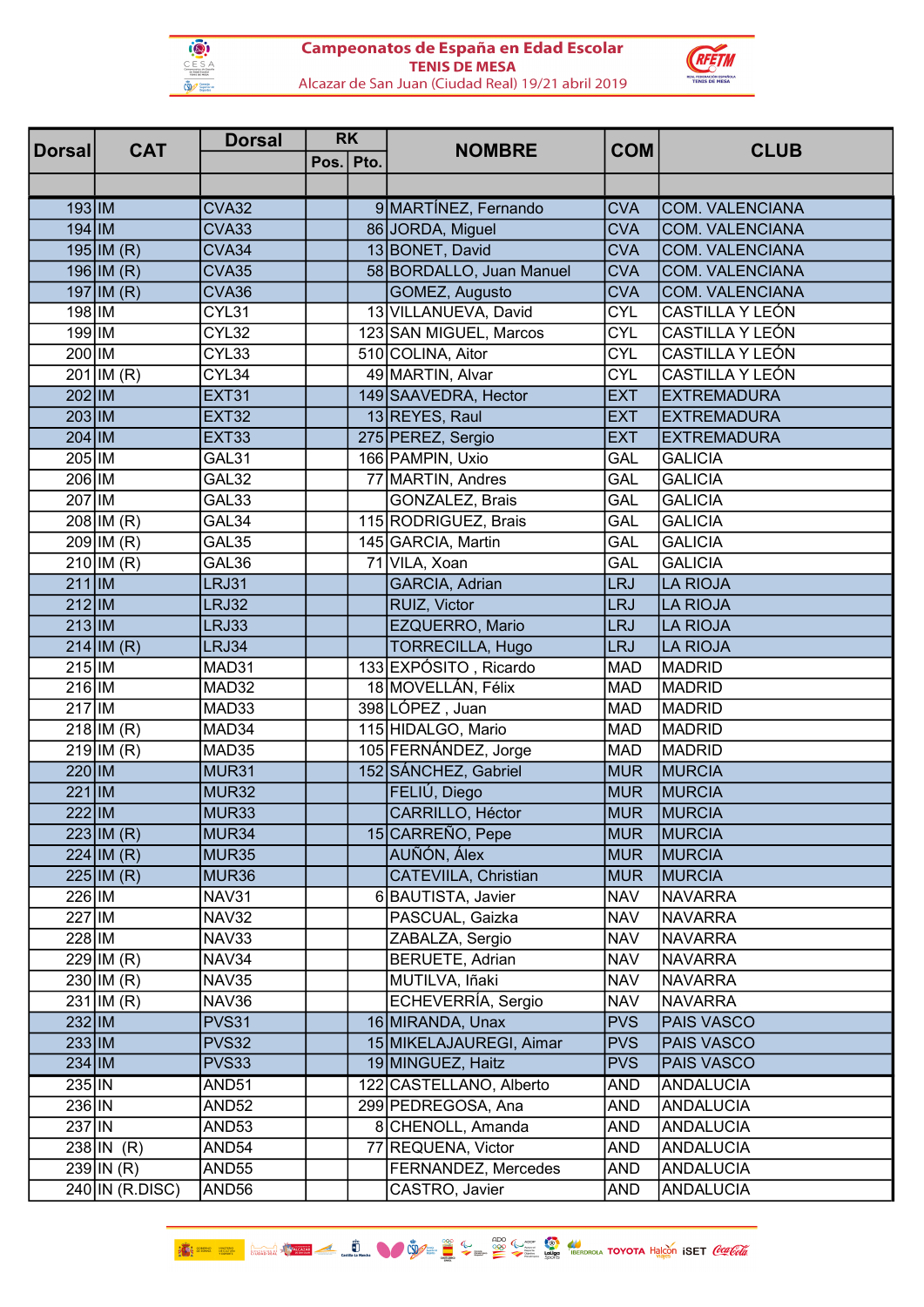



| Dorsal   | <b>CAT</b>      | <b>Dorsal</b>     | <b>RK</b> |  | <b>NOMBRE</b>                   | <b>COM</b> | <b>CLUB</b>            |
|----------|-----------------|-------------------|-----------|--|---------------------------------|------------|------------------------|
|          |                 |                   | Pos. Pto. |  |                                 |            |                        |
|          |                 |                   |           |  |                                 |            |                        |
| $241$ IN |                 | <b>ARA51</b>      |           |  | 8 ROYO, Sergio                  | <b>ARA</b> | <b>ARAGON</b>          |
| 242 IN   |                 | <b>ARA52</b>      |           |  | 16 MAZA, Maria Teresa           | <b>ARA</b> | <b>ARAGON</b>          |
| 243 IN   |                 | <b>ARA53</b>      |           |  | ASCASO, Pablo                   | <b>ARA</b> | <b>ARAGON</b>          |
| 244 IN   |                 | <b>CLM51</b>      |           |  | ROMERO, Jose                    | <b>CLM</b> | CASTILLA Y LA MANCHA   |
| 245 IN   |                 | <b>CLM52</b>      |           |  | 5 RUIZ DE LA HERMOSA, Sofia CLM |            | CASTILLA Y LA MANCHA   |
| 246 IN   |                 | <b>CLM53</b>      |           |  | MONTES, Sergio                  | <b>CLM</b> | CASTILLA Y LA MANCHA   |
| 247 IN   |                 | <b>CNR51</b>      |           |  | LEON, Miguel                    | <b>CNR</b> | <b>CANARIAS</b>        |
| 248 IN   |                 | <b>CNR52</b>      |           |  | <b>BAYER, Miriam</b>            | <b>CNR</b> | <b>CANARIAS</b>        |
| 249 IN   |                 | <b>CNR53</b>      |           |  | RODRIGUEZ, Mario                | <b>CNR</b> | <b>CANARIAS</b>        |
| 250 IN   |                 | CVA51             |           |  | 385 MARTIN, Ivan                | <b>CVA</b> | COM. VALENCIANA        |
| 251 IN   |                 | <b>CVA52</b>      |           |  | 7BLASCO, Irene                  | <b>CVA</b> | COM. VALENCIANA        |
| $252$ IN |                 | CVA <sub>53</sub> |           |  | SANCHEZ, Adria                  | <b>CVA</b> | <b>COM. VALENCIANA</b> |
|          | $253$ IN (R)    | CVA54             |           |  | 19 OLAYA, Angel                 | <b>CVA</b> | <b>COM. VALENCIANA</b> |
|          | $254$ IN (R)    | <b>CVA55</b>      |           |  | SANCHEZ, Andrea                 | <b>CVA</b> | <b>COM. VALENCIANA</b> |
| $255$ IN |                 | <b>EXT51</b>      |           |  | 9 HERRERO, Alejandro            | <b>EXT</b> | <b>EXTREMADURA</b>     |
| 256 IN   |                 | <b>EXT52</b>      |           |  | 50 RASTROLLO, Cristina          | <b>EXT</b> | <b>EXTREMADURA</b>     |
| 257 IN   |                 | <b>EXT53</b>      |           |  | 47 LOPEZ, Marlon                | <b>EXT</b> | <b>EXTREMADURA</b>     |
| 258 IN   |                 | MAD51             |           |  | 14 HERRERO, Hugo                | <b>MAD</b> | <b>MADRID</b>          |
| 259 IN   |                 | MAD52             |           |  | 101 MARTINEZ, Candela           | <b>MAD</b> | <b>MADRID</b>          |
| 260 IN   |                 | MAD53             |           |  | RAMIREZ, Daniel                 | <b>MAD</b> | <b>MADRID</b>          |
|          | $261$ IN (R)    | MAD54             |           |  | 18 CABRERA, Fernando            | <b>MAD</b> | <b>MADRID</b>          |
|          | $262$   IN (R)  | MAD55             |           |  | 62 GONZÁLEZ, Ana                | <b>MAD</b> | <b>MADRID</b>          |
|          | 263 IN (R.DISC) | MAD56             |           |  | RODRÍGUEZ, Lydia                | <b>MAD</b> | <b>MADRID</b>          |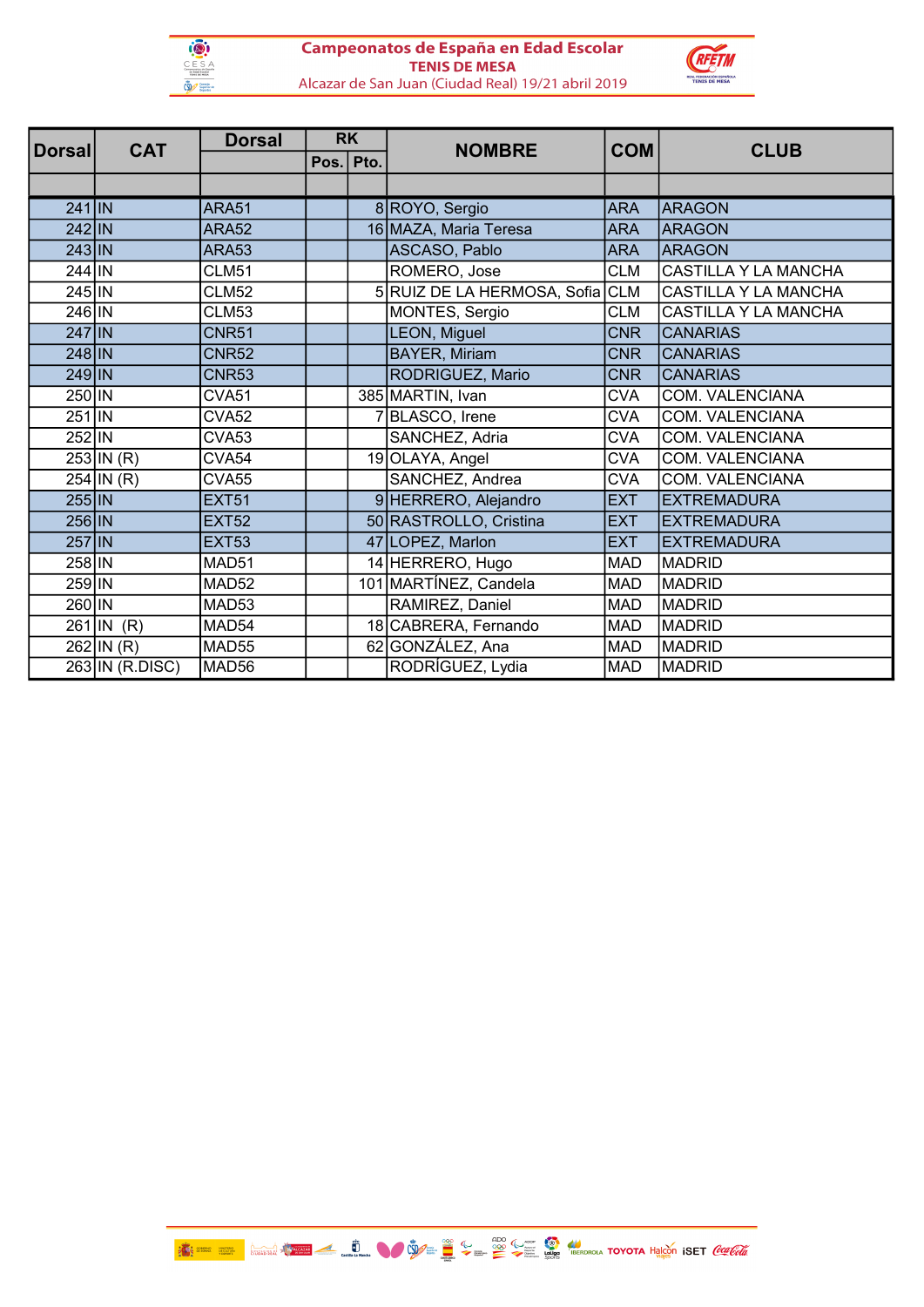

# LISTADO ORDENADO DE EQUIPOS

|                |           | Nº CAT ANT<br><b>NOMBRE</b> |                             | <b>COM</b> | <b>JUGADOR 1</b>            | <b>JUGADOR 2</b>         | <b>JUGADOR 3</b>             | <b>PTO</b> | <b>PTO</b>     | <b>PTO</b>      | <b>PTO</b>   |
|----------------|-----------|-----------------------------|-----------------------------|------------|-----------------------------|--------------------------|------------------------------|------------|----------------|-----------------|--------------|
|                |           |                             |                             |            |                             |                          |                              | JUG1       | JUG2           | JUG3            | <b>TOT</b>   |
| $\mathbf{1}$   | <b>CF</b> |                             | <b>MADRID</b>               | <b>MAD</b> | ARÉVALO, Beatriz            | CRISTOBAL, Ainhoa        | LÓPEZ, María                 | 153        | 517            | 492             | 1162         |
| $\overline{2}$ | <b>CF</b> | $2^{\circ}$                 | <b>GALICIA</b>              | GAL        | PINTOS, Luisa               | RODRIGUEZ, Laura         | RIVAS, Mar                   | 508        | 12             | 158             | 678          |
| $\mathbf{3}$   | <b>CF</b> | 1 <sup>°</sup>              | <b>ANDALUCIA</b>            | <b>AND</b> | <b>GONZALEZ, Abril</b>      | <b>AGUAYO. Lucia</b>     | LOPEZ. Lucia                 | 147        | 157            | 265             | 569          |
| 4              | <b>CF</b> |                             | <b>MURCIA</b>               | <b>MUR</b> | GÓMEZ-VÁZQUEZ, Lorena       | <b>IMARÍN, Andrea</b>    | RUÍZ. María                  | 276        | 211            |                 | 487          |
| 5              | <b>CF</b> |                             | <b>PAIS VASCO</b>           | <b>PVS</b> | <b>GARCIA, June</b>         | MARTINEZ, Sara           | <b>GARCIA, Maialen</b>       | 367        | 79             | 10              | 456          |
| $6\phantom{1}$ | <b>CF</b> |                             | <b>CANARIAS</b>             | <b>CNR</b> | GIL. Lorena                 | FERNANDEZ, Marta Mudan   | MARANTE, Irene               | 428        |                |                 | 428          |
| $\overline{7}$ | <b>CF</b> |                             | <b>ILLES BALEARS</b>        | <b>BAL</b> | BALLESTA, Carla             | PALMER, Ana              | GAYÀ, Margalida Victoria     | 288        |                |                 | 288          |
| 8              | <b>CF</b> |                             | <b>COM. VALENCIANA</b>      | <b>CVA</b> | <b>IBREVA, Adriana</b>      | GABALDON, Alejandra      | <b>GIRBES, Lucia</b>         | 144        | 113            | 5               | 262          |
| 9              | <b>CF</b> |                             | <b>CASTILLA Y LEÓN</b>      | <b>CYL</b> | <b>MORALES, Paula Xu</b>    | PUENTE, Ana              | DELGADO, Celia               | $\Omega$   | 114            | 56              | 170          |
| 10             | <b>CF</b> |                             | <b>ASTURIAS</b>             | <b>AST</b> | DOPICO, Itziar              | CASTRILLON, Sofia        | RIESGO, Veronica             | 101        | 17             |                 | 118          |
| 11             | <b>CF</b> |                             | <b>EXTREMADURA</b>          | <b>EXT</b> | LARGO, Nuria                | <b>EXPOSITO, Lucia</b>   | GONZALEZ, Silvia             | 99         | 6              |                 | 105          |
| 12             | <b>CF</b> |                             | İCASTILLA Y LA MANCHA       | <b>CLM</b> | FERNANDEZ, Almudena         | CARRASCO, Carmen         | LLANOS, Sofia                | 89         |                |                 | 89           |
| 13             | <b>CF</b> |                             | <b>CANTABRIA</b>            | <b>CTB</b> | <b>ORIA, Aroha</b>          | CASTRO, Laura            | PANIAGUA, Beatriz            | 69         |                |                 | 69           |
| 14             | <b>CM</b> | 1 <sup>°</sup>              | COM. VALENCIANA             | <b>CVA</b> | <b>GUILLOT, Jose Carlos</b> | POMARES, Alberto         | <b>GOMEZ, Sergi</b>          | 154        | 455            | 317             | 926          |
| 15             | <b>CM</b> |                             | <b>PAIS VASCO</b>           | <b>PVS</b> | <b>CEPAS, Ander</b>         | <b>MARTINEZ, Iker</b>    | <b>ANGULO, Mikel</b>         | 474        | 95             | 86              | 655          |
| 16             | <b>CM</b> |                             | <b>ILLES BALEARS</b>        | <b>BAL</b> | <b>RODRIGUEZ, Enrique</b>   | DE OLEZA, Gabriel        | PUERTA, Hector               | 286        | 210            | $\overline{7}$  | 503          |
| 17             | <b>CM</b> |                             | <b>MADRID</b>               | <b>MAD</b> | <b>RIVERO, Sergio</b>       | LÓPEZ, Alberto           | <b>CONTRERAS, Aitor</b>      | 127        | 254            | 87              | 468          |
| 18             | <b>CM</b> |                             | <b>ANDALUCIA</b>            | <b>AND</b> | NAVARRO, Pedro              | <b>FLORES, Raul</b>      | <b>RECHE, Salvador</b>       | 9          | 11             | 280             | 300          |
| 19             | <b>CM</b> |                             | <b>ARAGON</b>               | <b>ARA</b> | LA ROSA, Mauricio           | REY, Marco               | <b>GRILLÉ, Oscar</b>         | 245        | 49             |                 | 294          |
| 20             | <b>CM</b> | $2^{\circ}$                 | <b>MURCIA</b>               | <b>MUR</b> | <b>LIMONTA, Enrique</b>     | LÓPEZ. Juan Francisco    | <b>IBARRA. Alberto Jesús</b> | 14         | 259            | 14              | 287          |
| 21             | <b>CM</b> |                             | <b>CANTABRIA</b>            | <b>CTB</b> | RODRIGUEZ, Angel            | <b>FERNANDEZ, Pedro</b>  | <b>MARTINEZ, Andres</b>      | 169        | 9              | $6\phantom{1}6$ | 184          |
| 22             | <b>CM</b> |                             | <b>GALICIA</b>              | <b>GAL</b> | <b>VARELA, Diego</b>        | <b>CASTRO, Pedro</b>     | <b>FERNANDEZ, Martin</b>     | 73         | 9              | 85              | 167          |
| 23             | <b>CM</b> |                             | <b>EXTREMADURA</b>          | <b>EXT</b> | <b>FERNANDEZ, Alvaro</b>    | NUÑEZ, Jesus             | <b>LANCHARRO, Miquel</b>     | 111        | 6              | 13              | 130          |
| 24             | <b>CM</b> |                             | <b>CASTILLA Y LEÓN</b>      | <b>CYL</b> | <b>MARTIN, Javier</b>       | <b>MARTIN, Francisco</b> | <b>GARCIA, Enrique</b>       | 97         | 6              | 6               | 109          |
| 25             | <b>CM</b> |                             | <b>CASTILLA Y LA MANCHA</b> | <b>CLM</b> | LOPEZ, Alejandro            | <b>FRANCES, Roberto</b>  | FERNANDEZ, Mario             | 8          | $\overline{7}$ |                 | 15           |
| 26             | <b>CM</b> |                             | <b>ASTURIAS</b>             | <b>AST</b> | <b>ENCINAS, Xuan Lluis</b>  | <b>RODRIGUEZ, Ruben</b>  | <b>SUAREZ, Sergio</b>        | 6          |                |                 | 6            |
| 27             | <b>CM</b> |                             | <b>CANARIAS</b>             | <b>CNR</b> | <b>BUCH, Oliver Philipp</b> | <b>MARTIN, Miquel</b>    | <b>HERNANDEZ, Pablo</b>      |            |                |                 | $\bf{0}$     |
| 28             | <b>CM</b> |                             | <b>LA RIOJA</b>             | LRJ        | <b>SANTESTEBAN, Javier</b>  | LEON, Guillermo          | RUIZ, Jorge                  |            |                |                 | $\bf{0}$     |
| 29             | <b>CM</b> |                             | <b>NAVARRA</b>              | <b>NAV</b> | <b>SANCHEZ, Abel</b>        | ELIZARI, Hugo            | <b>MARRO, Ander</b>          |            |                |                 | $\mathbf{0}$ |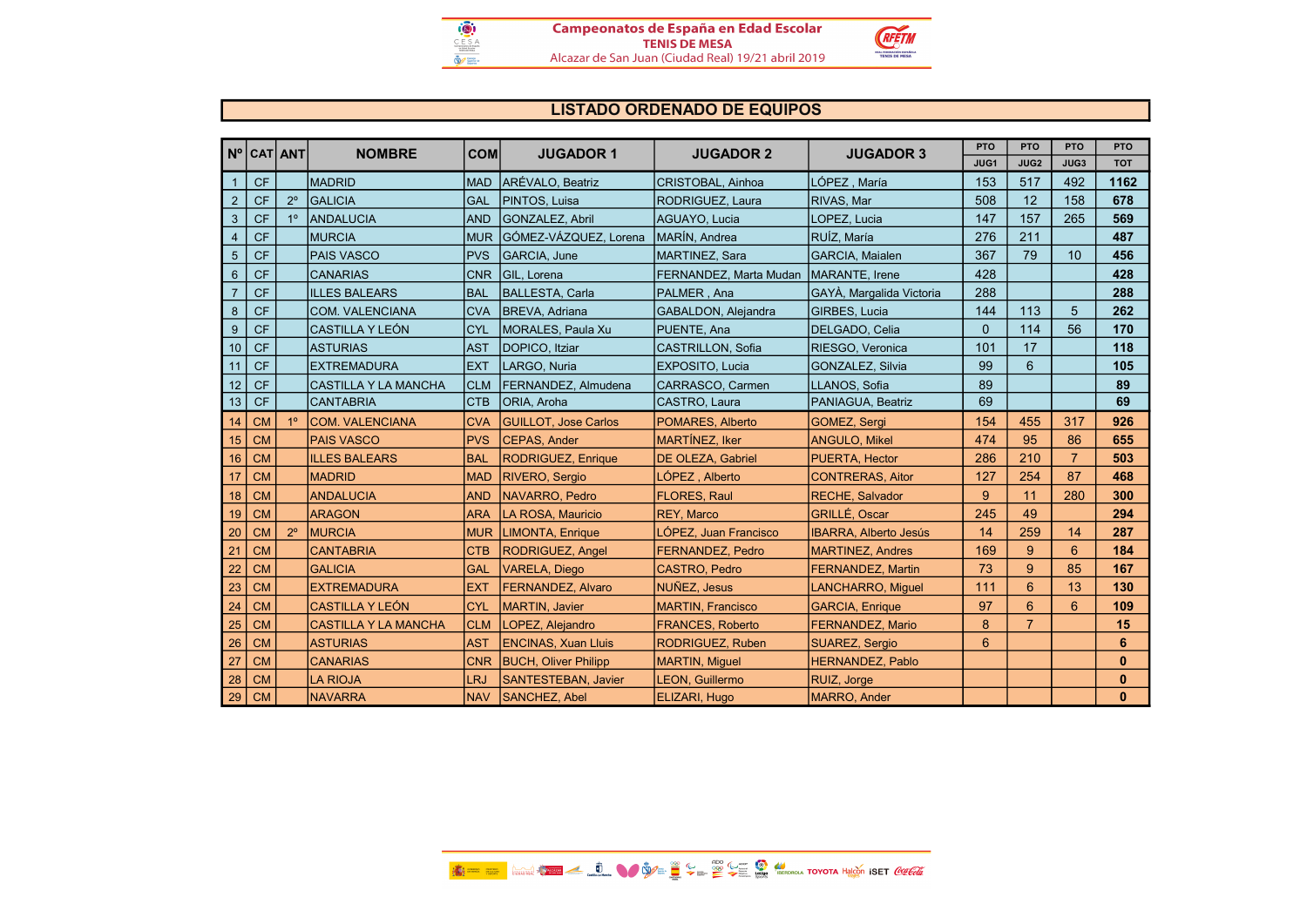

# LISTADO ORDENADO DE EQUIPOS

|    | Nº CAT ANT |             | <b>NOMBRE</b>               | <b>COM</b> | <b>JUGADOR 1</b>             | <b>JUGADOR 2</b>                           | <b>JUGADOR 3</b>               | <b>PTO</b> | <b>PTO</b>  | <b>PTO</b> | PTO          |
|----|------------|-------------|-----------------------------|------------|------------------------------|--------------------------------------------|--------------------------------|------------|-------------|------------|--------------|
|    |            |             |                             |            |                              |                                            |                                | JUG1       | <b>JUG2</b> | JUG3       | <b>TOT</b>   |
| 30 | IF         |             | <b>GALICIA</b>              | <b>GAL</b> | OTERO, Ana                   | LOPEZ, Sabela                              | COUCE, Sofia                   | 527        | 69          | 420        | 1016         |
| 31 | IF         | $2^{\circ}$ | <b>ANDALUCIA</b>            | <b>AND</b> | CAYUELA, Mercedes            | PRIETO, Cristina                           | VEGA, Eva                      | 268        | 225         | 507        | 1000         |
| 32 | IF         |             | <b>MADRID</b>               | <b>MAD</b> | RODRÍGUEZ, Ángela            | ALIA, Maria                                | <b>BENÍTEZ, Andrea</b>         | 300        | 131         | 261        | 692          |
| 33 | IF         |             | <b>CASTILLA Y LA MANCHA</b> | <b>CLM</b> | <b>ORTEGA, Marta</b>         | ACERA, Elena                               | <b>CARRASCO, Laura Angela</b>  | 512        | 124         |            | 636          |
| 34 | IF         |             | <b>ASTURIAS</b>             | <b>AST</b> | <b>SANCHEZ, Carla</b>        | CASTAEDO, Alba                             | <b>CALLE, Maria Del Carmen</b> | 319        | 85          | 99         | 503          |
| 35 | IF         |             | <b>PAIS VASCO</b>           | <b>PVS</b> | <b>FELIPE, Anne</b>          | <b>AIZPURUA, Nerea</b>                     | <b>ARTOLA</b> . Irati          | 107        | 260         | 95         | 462          |
| 36 | IF         |             | <b>CASTILLA Y LEÓN</b>      | <b>CYL</b> | <b>TORIO, Patricia</b>       | <b>GONZALEZ, Lucia</b>                     | <b>MARTIN, Mara</b>            | 40         | 239         | 126        | 405          |
| 37 | IF         |             | <b>CANARIAS</b>             | <b>CNR</b> | SAAVEDRA, Elena Dian         | BARRIGA, Marianyela Yurikar TRIANA, Amalia |                                |            |             | 381        | 381          |
| 38 | IF         |             | <b>MURCIA</b>               | <b>MUR</b> | <b>GARCÍA, Ainara</b>        | PAREDES, Carla                             | <b>BALLESTEROS, Silvia</b>     | 75         | 69          | 135        | 279          |
| 39 | IF         |             | <b>COM. VALENCIANA</b>      | <b>CVA</b> | <b>IGARCIA. Alba</b>         | <b>SANCHEZ, Irene</b>                      | <b>FERNANDEZ, Vanesa</b>       | 87         | 104         | 75         | 266          |
| 40 | IF         |             | <b>EXTREMADURA</b>          | <b>EXT</b> | <b>BARRIENTOS, Andrea</b>    | <b>DURAN, Lara</b>                         | <b>FIFERE, Bianca</b>          |            |             | 119        | 119          |
| 41 | IF         |             | <b>CANTABRIA</b>            | <b>CTB</b> | <b>FERNANDEZ, Nayara</b>     | CRESPO, Rocio                              | ABIGAIL, Adriana               |            |             |            | $\mathbf{0}$ |
| 42 | <b>IM</b>  |             | ÍCASTILLA Y LEÓN            | <b>CYL</b> | <b>VILLANUEVA, David</b>     | <b>SAN MIGUEL, Marcos</b>                  | <b>COLINA, Aitor</b>           | 13         | 123         | 510        | 646          |
| 43 | IM         |             | <b>MADRID</b>               | <b>MAD</b> | EXPÓSITO, Ricardo            | <b>MOVELLÁN, Félix</b>                     | LÓPEZ, Juan                    | 133        | 18          | 398        | 549          |
| 44 | IM         |             | <b>ANDALUCIA</b>            | <b>AND</b> | <b>CRESPO, Ludovico</b>      | <b>RINCON, Alonso</b>                      | <b>PARRIZAS, Manuel</b>        | 112        | 318         | 109        | 539          |
| 45 | <b>IM</b>  |             | <b>ILLES BALEARS</b>        | <b>BAL</b> | <b>MARTIN, David</b>         | <b>MAS, Miquel</b>                         | <b>LOBATO, Luis</b>            | 458        |             | 8          | 466          |
| 46 | <b>IM</b>  |             | <b>ARAGON</b>               | <b>ARA</b> | <b>FRAGO, Diego</b>          | <b>VIVO, Alejandro</b>                     | <b>BORRA, Jorge</b>            |            | 441         | 8          | 449          |
| 47 | IM         |             | <b>EXTREMADURA</b>          | <b>EXT</b> | <b>SAAVEDRA, Hector</b>      | <b>REYES, Raul</b>                         | PEREZ, Sergio                  | 149        | 13          | 275        | 437          |
| 48 | <b>IM</b>  |             | <b>CASTILLA Y LA MANCHA</b> | <b>CLM</b> | <b>BOBO, Pablo</b>           | <b>GARCIA-MORENO, Jorge</b>                | <b>CASTAÑEDA, Nil</b>          | 320        | 53          |            | 373          |
| 49 | <b>IM</b>  |             | <b>GALICIA</b>              | <b>GAL</b> | <b>PAMPIN, Uxio</b>          | <b>MARTIN, Andres</b>                      | <b>GONZALEZ, Brais</b>         | 166        | 77          |            | 243          |
| 50 | IM         |             | <b>CANTABRIA</b>            | <b>CTB</b> | <b>GARCIA, Marcos</b>        | QUEVEDO, Nico                              | <b>SANCHEZ, Adrian</b>         | 89         | 103         |            | 192          |
| 51 | IM         |             | <b>MURCIA</b>               | <b>MUR</b> | SÁNCHEZ, Gabriel             | FELIÚ, Diego                               | CARRILLO, Héctor               | 152        |             |            | 152          |
| 52 | <b>IM</b>  | 10          | <b>COM. VALENCIANA</b>      | <b>CVA</b> | PUERTO, Hector               | MARTÍNEZ, Fernando                         | <b>JORDA, Miquel</b>           | 37         | 9           | 86         | 132          |
| 53 | IM         |             | <b>PAIS VASCO</b>           | <b>PVS</b> | <b>MIRANDA, Unax</b>         | MIKELAJAUREGI, Aimar                       | MINGUEZ, Haitz                 | 16         | 15          | 19         | 50           |
| 54 | IM         |             | <b>CANARIAS</b>             | <b>CNR</b> | <b>GARCIA, Javier Andres</b> | <b>CABRERA, Julen</b>                      | <b>KHIANI, Sameer Anand</b>    | 13         |             |            | 13           |
| 55 | IM         |             | <b>NAVARRA</b>              | <b>NAV</b> | <b>BAUTISTA, Javier</b>      | PASCUAL, Gaizka                            | ZABALZA, Sergio                | 6          |             |            | 6            |
| 56 | IM         |             | <b>ASTURIAS</b>             | <b>AST</b> | LOPEZ, Sergio                | ORTIZ, Bruno                               | <b>GABRIEL, Alexandru</b>      |            |             |            | $\mathbf{0}$ |
| 57 | IM         |             | <b>LA RIOJA</b>             | LRJ        | <b>GARCIA, Adrian</b>        | <b>RUIZ, Victor</b>                        | <b>EZQUERRO, Mario</b>         |            |             |            | $\mathbf{0}$ |